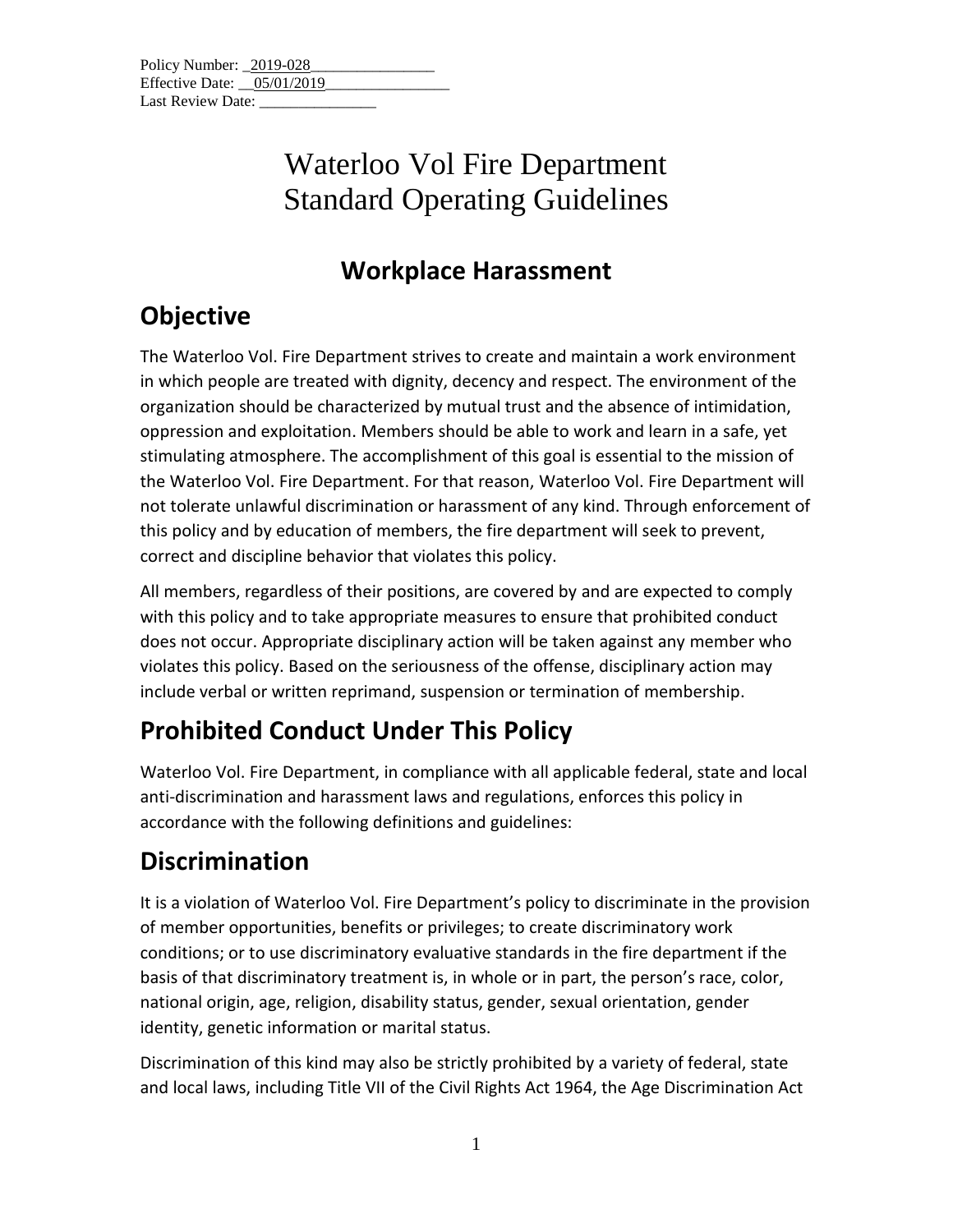of 1975, and the Americans with Disabilities Act of 1990. This policy is intended to comply with the prohibitions stated in these anti-discrimination laws.

Discrimination in violation of this policy will be subject to disciplinary measures up to and including loss of membership.

#### **Harassment**

Waterloo Vol. Fire Department prohibits harassment if of any kind, including sexual harassment, and will take appropriate and immediate action in response to complaints or knowledge of violations of this policy. For purposes of this policy, harassment is any verbal or physical conduct designed to threaten, intimidate or coerce an employee, coworker or any person working for or on behalf of Waterloo Vol. Fire Department. Verbal taunting (including racial and ethnic slurs) that, in the member's opinion, impairs his or her ability to perform his or her job is included in the definition of harassment.

The following examples of harassment are intended to be guidelines and are not exclusive when determining whether there has been a violation of this policy:

- Verbal harassment includes comments that are offensive or unwelcome regarding a person's nationality, origin, race, color, religion, gender, sexual orientation, age, body, disability or appearance, including epithets, slurs and negative stereotyping.
- Nonverbal harassment includes distribution, display or discussion of any written or graphic material that ridicules, denigrates, insults, belittles or shows hostility, aversion or disrespect toward an individual or group because of national origin, race, color, religion, age, gender, sexual orientation, pregnancy, appearance, disability, sexual identity, marital or other protected status.

#### **Sexual Harassment**

Sexual harassment is a form of unlawful employment discrimination under Title VII of the Civil Rights Act of 1964 and is prohibited under Waterloo Vol. Fire Department's anti-harassment policy. According to the Equal Employment Opportunity Commission (EEOC), sexual harassment is defined as "unwelcome sexual advances, requests for sexual favors, and other verbal or physical conduct of a sexual nature when submission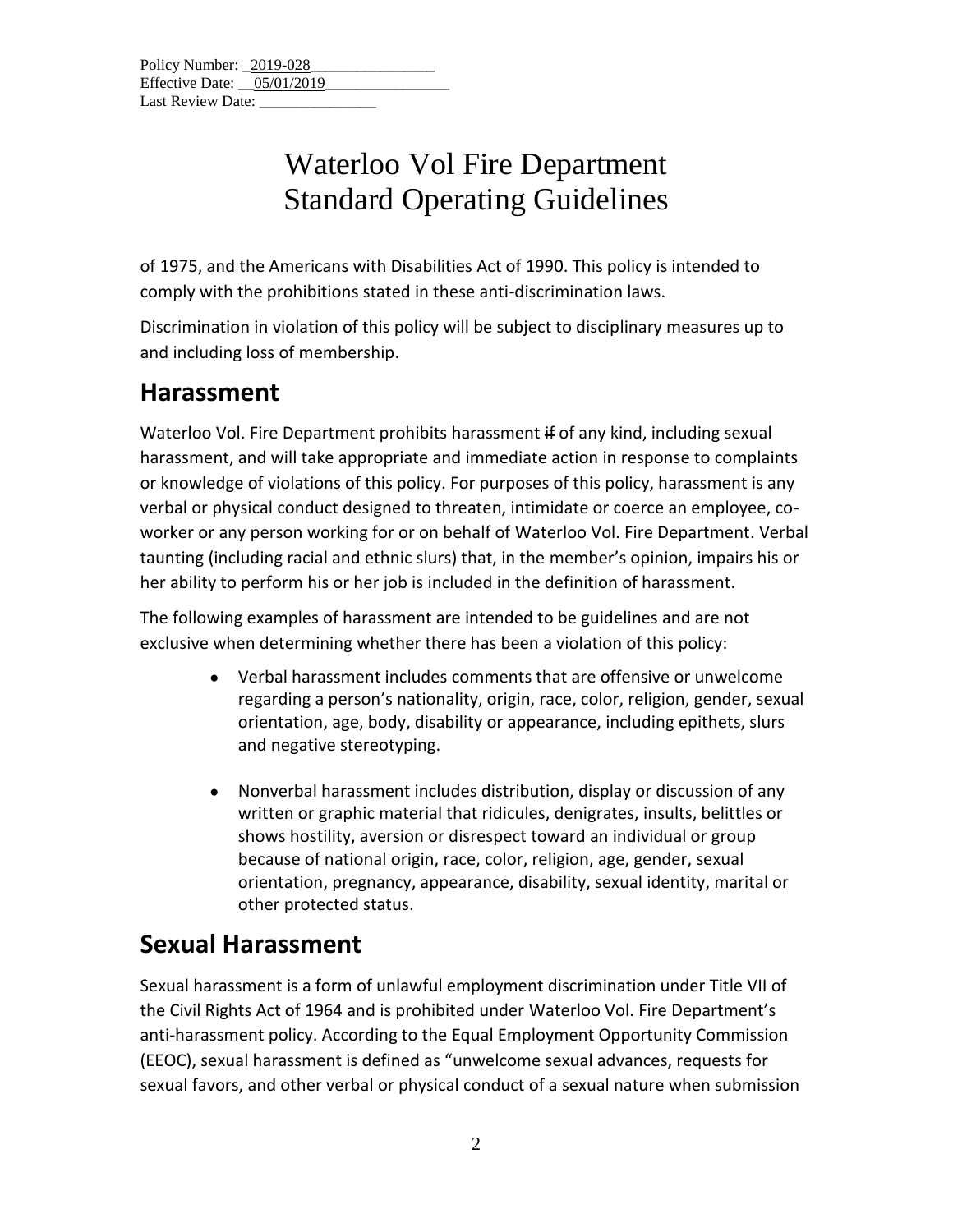to or rejection of such conduct is used as the basis for employment decisions or such conduct has the purpose or effect of creating an intimidating, hostile or offensive working environment."

There are two types of sexual harassment:

- "Quid pro quo" harassment, where submission to harassment is used as the basis for employment decisions. Employee benefits such as new equipment, promotions and better working hours are directly linked to compliance with sexual advances. Therefore, only someone in a supervisory capacity (with the authority to grant such benefits) can engage in quid pro quo harassment. Examples: An officer promising a member new gear if she goes on a date with him; a manager telling an employee she will fire him if he does not have sex with her.
- "Hostile work environment," where the harassment creates an offensive and unpleasant working environment. A hostile work environment can be created by anyone in the work environment, whether it be supervisors, other employees or customers. Hostile environment harassment consists of verbiage of a sexual nature, unwelcome sexual materials or even unwelcome physical contact as a regular part of the work environment. Texts, e-mails, cartoons or posters of a sexual nature; vulgar or lewd comments or jokes; or unwanted, unnecessary touching or fondling all fall into this category.

Sexual harassment occurs when unsolicited and unwelcome sexual advances, requests for sexual favors, or other verbal or physical conduct of a sexual nature:

- Is made explicitly or implicitly a term or condition of employment.
- Is used as a basis for an employment decision.
- Unreasonably interferes with an employee's work performance or creates an intimidating, hostile or otherwise offensive environment.

Sexual harassment may take different forms. The following examples of sexual harassment are intended to be guidelines and are not exclusive when determining whether there has been a violation of this policy:

• Verbal sexual harassment includes innuendoes, suggestive comments, jokes of a sexual nature, sexual propositions, lewd remarks and threats; requests for any type of sexual favor (this includes repeated, unwelcome requests for dates); and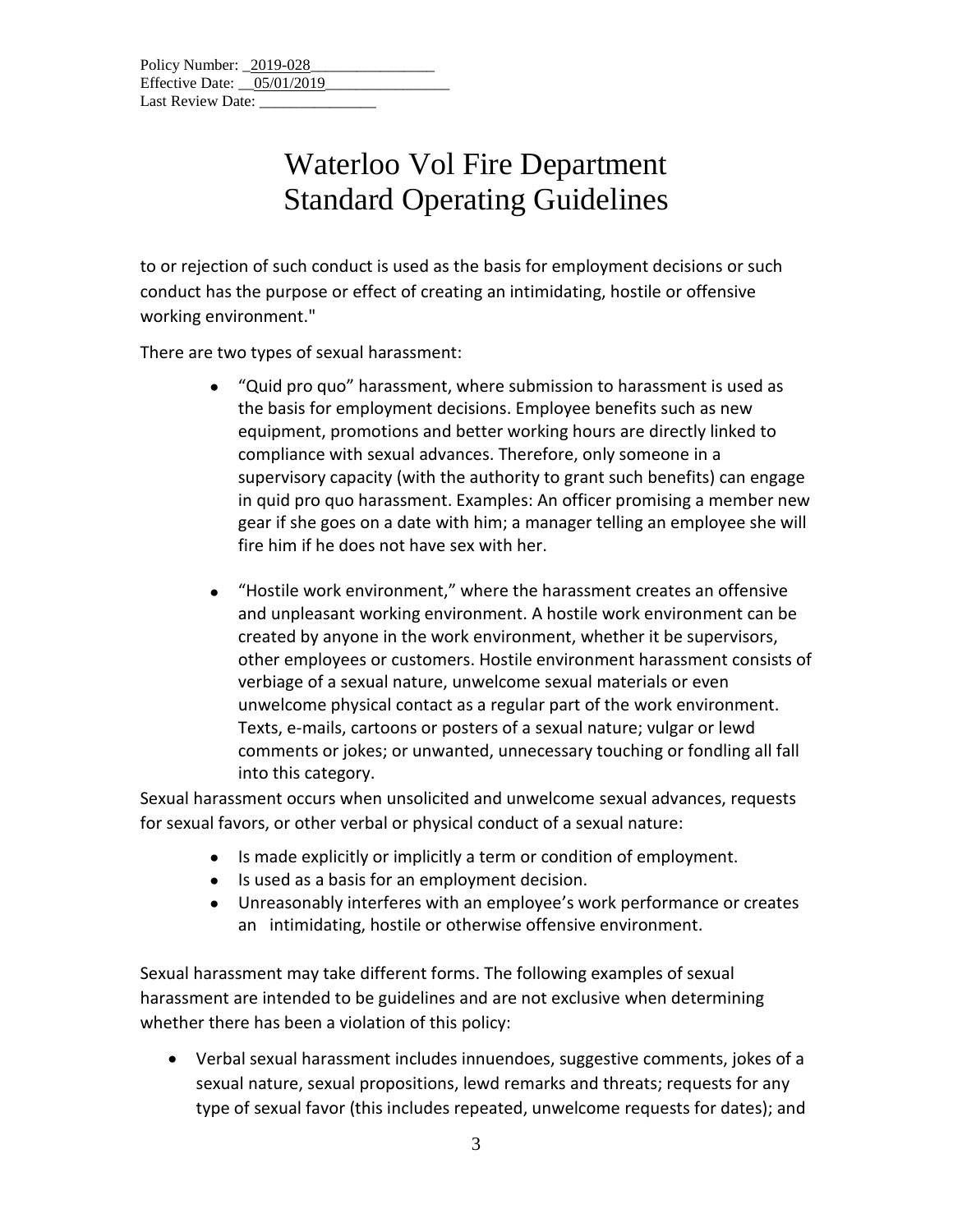verbal abuse or "kidding" that is oriented toward a prohibitive form of harassment, including that which is sexual in nature and unwelcome.

- Nonverbal sexual harassment includes the distribution, display or discussion of any written or graphic material, including calendars, posters and cartoons that are sexually suggestive or show hostility toward an individual or group because of sex; suggestive or insulting sounds; leering; staring; whistling; obscene gestures; content in letters and notes, facsimiles, e-mail, photos, text messages, tweets and Internet postings; or other form of communication that is sexual in nature and offensive.
- Physical sexual harassment includes unwelcome, unwanted physical contact, including unnecessary, repeated, touching, standing to close or brushing up against, tickling, pinching, patting, grabbing, cornering, kissing and fondling and forced sexual intercourse or assault.
- Repeatedly asking a person to socialize during off-duty hours when the person has said no or has indicated he or she is not interested (supervisors in particular should be careful not to pressure their employees to socialize)
- Repeated attempts to contact a person by phone, text, message apps etc. for social purposes when he or she has indicated they are not interested in communicating with that person in that manner.
- Giving gifts or leaving objects that are sexually suggestive

Courteous, mutually respectful, pleasant, non-coercive interactions between employees, including men and women, that are appropriate in the workplace and acceptable to and welcomed by both parties are not considered to be harassment, including sexual harassment. When determining if harassment has occurred the nature, frequency and severity of the behavior will be considered. Single acts are not normally, unless severe in nature, considered harassment under this policy. However anytime an employee feels intimidated, threatened or uncomfortable because of the actions of another they should share that information with the other person or a supervisor so corrective actions may be taken immediately and the behavior corrected and or stopped. Often the best resolution is for self-corrected behavior. The person being accused of harassing may not be aware that their behavior is not being welcomed or is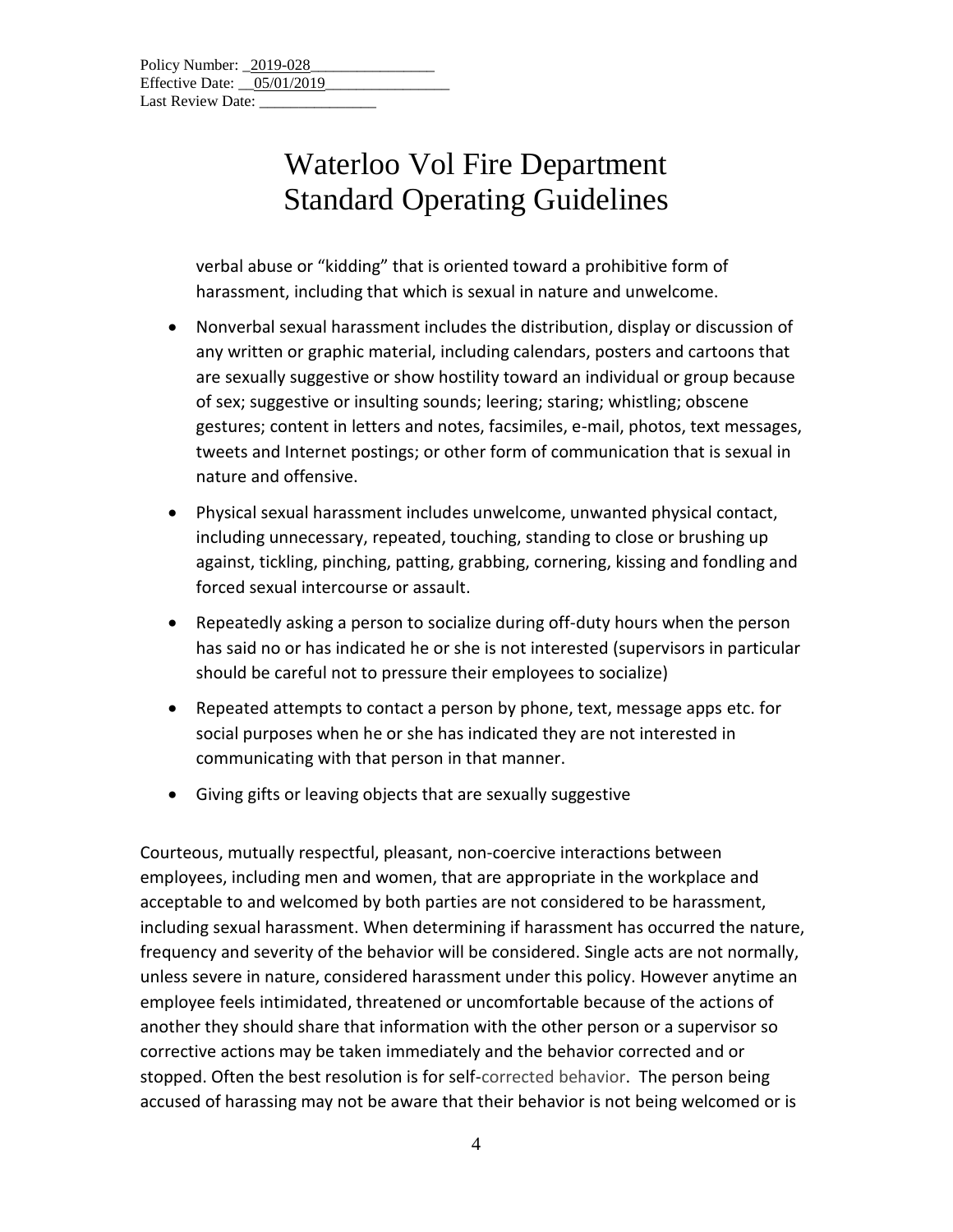offensive to the other party. Employees witnessing or becoming aware of unwelcome or harassing behavior should also try to inform the person or people causing the behavior that it is unwelcomed and could lead to problems.

#### **Retaliation**

No hardship, loss, benefit or penalty may be imposed on an employee in response to:

- Notification to a person that their actions are not welcomed by another
- Filing or responding to a bona fide complaint of discrimination or harassment.
- Appearing as a witness in the investigation of a complaint.
- Serving as an investigator of a complaint.

Retaliation or attempted retaliation in response to lodging a complaint or invoking the complaint process is a violation of this policy. Any person who is found to have violated this aspect of the policy will be subject to sanctions up to and including termination of employment.

#### **Complaint Process**

Waterloo Vol. Fire Department will courteously treat any person who invokes this complaint procedure, and the company will handle all complaints swiftly and confidentially to the extent possible in light of the need to take appropriate corrective action. Lodging a complaint will in no way be used against the employee or have an adverse impact on the individual's employment status. Because of the damaging nature of harassment to the victims and to the entire workforce, aggrieved employees are strongly urged to use this procedure. However, filing groundless or malicious complaints is an abuse of this policy and will be treated as a violation.

#### **Confidentiality**

During the complaint process, the confidentiality of the information received, the privacy of the individuals involved and the wishes of the complaining person will be protected to as great a degree as is possible. The expressed wishes of the complaining person for confidentiality will be considered in the context of the company's legal obligation to act on the charge and the right of the charged party to obtain information. In most cases, however, confidentiality will be strictly maintained by the company and those involved in the investigation. In addition, any notes or documents written by or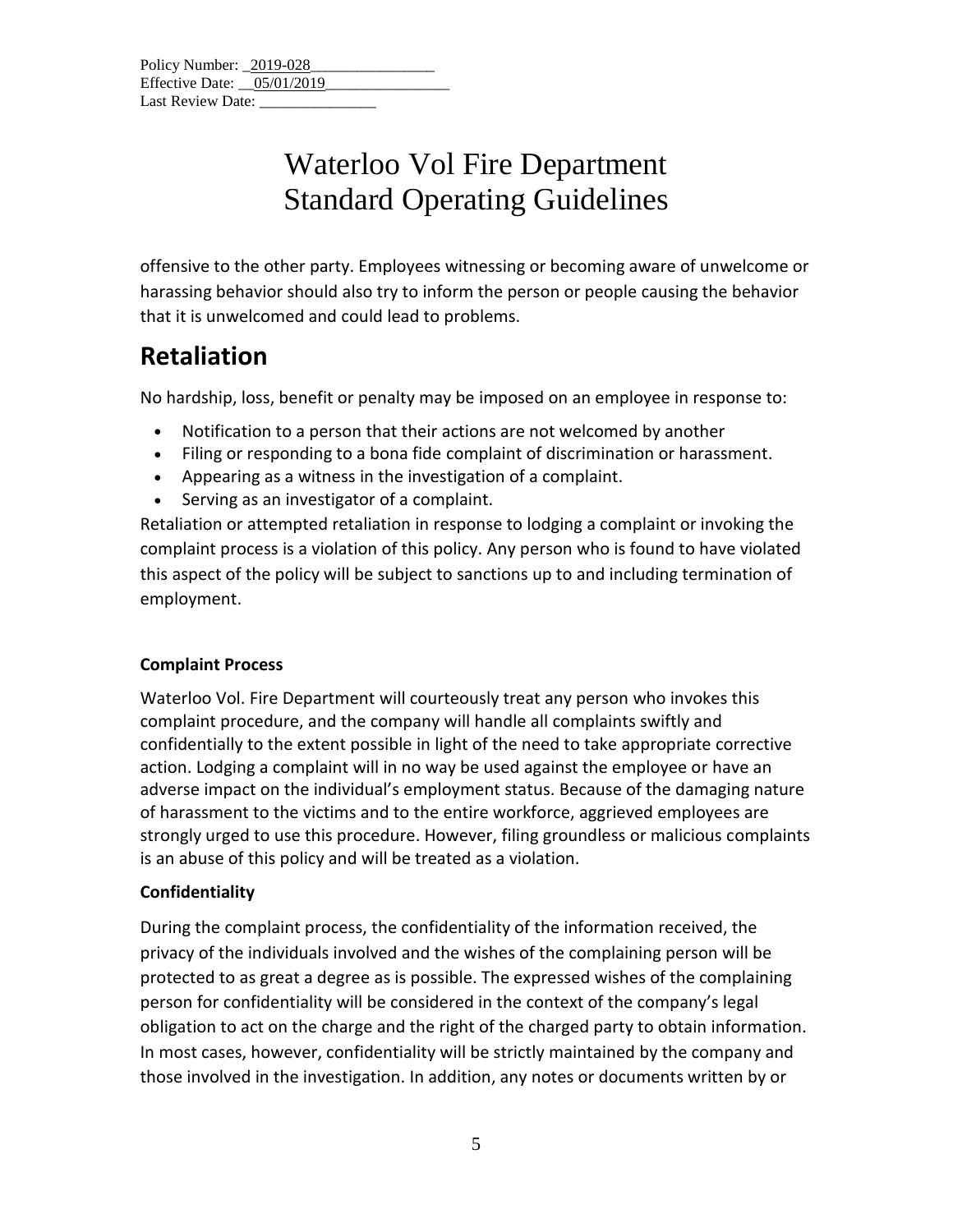received by the person(s) conducting the investigation will be kept confidential to the extent possible and according to any existing state or federal law.

#### **Complaint procedure**

The Waterloo Vol. Fire Department has established the following procedure for lodging a complaint of harassment, discrimination or retaliation. The company will treat all aspects of the procedure confidentially to the extent reasonably possible.

- 1. Any employee who believes he or she has been the target of sexual harassment is encouraged to inform the offending person orally or in writing either in person or through a third party that such conduct is unwelcome and offensive and must stop. If the employee does not wish to communicate directly with the offending person, or if such communication has been ineffective, the employee has multiple avenues for reporting allegations of sexual harassment and/or pursuing resolution.
- 2. An individual who feels harassed, discriminated or retaliated against may initiate the complaint process by filing a complaint in writing with Fire Chief*.* No formal action will be taken against any person under this policy unless the Fire Chief have received a written and signed complaint containing sufficient details to determine if the policy may have been violated. The complainant (the employee making the complaint) may obtain the complaint form from the Fire Chief. If a officer of the fire department becomes aware that harassment or discrimination is occurring, either from personal observation or as a result of an employee's coming forward, the supervisor or manager should immediately report it to the Fire Chief.

Upon receiving a complaint or being advised by an officer of the fire department that violation of this policy may be occurring, the Fire Chief will notify the Chief's Committee.

1. Within five working days of receiving the complaint, the Chief's Committee will notify the person(s) charged [hereafter referred to as "respondent(s)"] of a complaint and initiate the investigation to determine whether there is a reasonable basis for believing that the alleged violation of this policy occurred.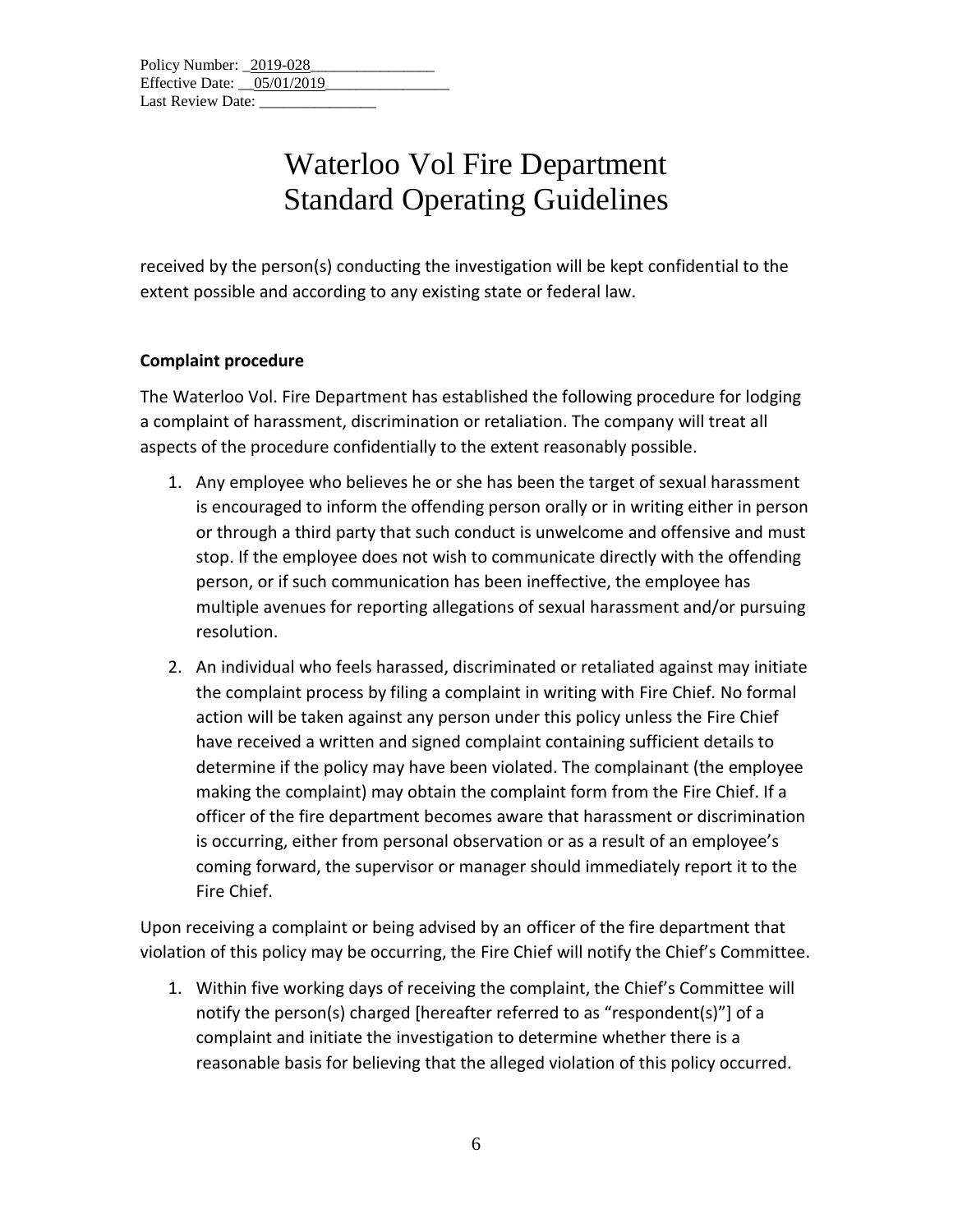- 2. During the investigation, the Chief's Committee, will interview the complainant, the respondent and any witnesses to determine whether the alleged conduct occurred.
- 3. If it is determined that harassment or discrimination in violation of this policy has occurred, the Chief's Committee will take appropriate disciplinary action. The appropriate action will depend on the following factors: a) the severity, frequency and pervasiveness of the conduct; b) prior complaints made by the complainant; c) prior complaints made against the respondent; and d) the quality of the evidence (e.g., first-hand knowledge, credible corroboration).
- 4. If the Chief's Committee feels the complaint is founded or warrants further investigation, it may turn to outside resources to conduct an investigation and or hearing.
- 5. If the investigation is inconclusive or if it is determined that there has been no violation of policy but potentially problematic conduct may have occurred, the Chief's Committee may recommend appropriate preventive action.
- 6. Within ten days after the investigation is concluded, the Chief's Committee representative will meet with the complainant and the respondent separately, notify them of the findings of the investigation, and inform them of the action being recommended.
- 7. The complainant and the respondent may submit statements to the representative challenging the factual basis of the findings. Any such statement must be submitted no later than five working days after the meeting with the representative in which the findings of the investigation are discussed.
- 8. Within 10 days from the date the representative meets with the complainant and respondent, the Chief's Committee will review the investigative report and any statements submitted by the complainant or respondent, discuss results of the investigation with the representative and other Officers of the department as may be appropriate, and decide what action, if any, will be taken. The representative will report the company's decision to the complainant, the respondent and the appropriate officers in which the complainant and the respondent work. The Chief's Committee's decision will be in writing and will include findings of fact and a statement for or against disciplinary action. If